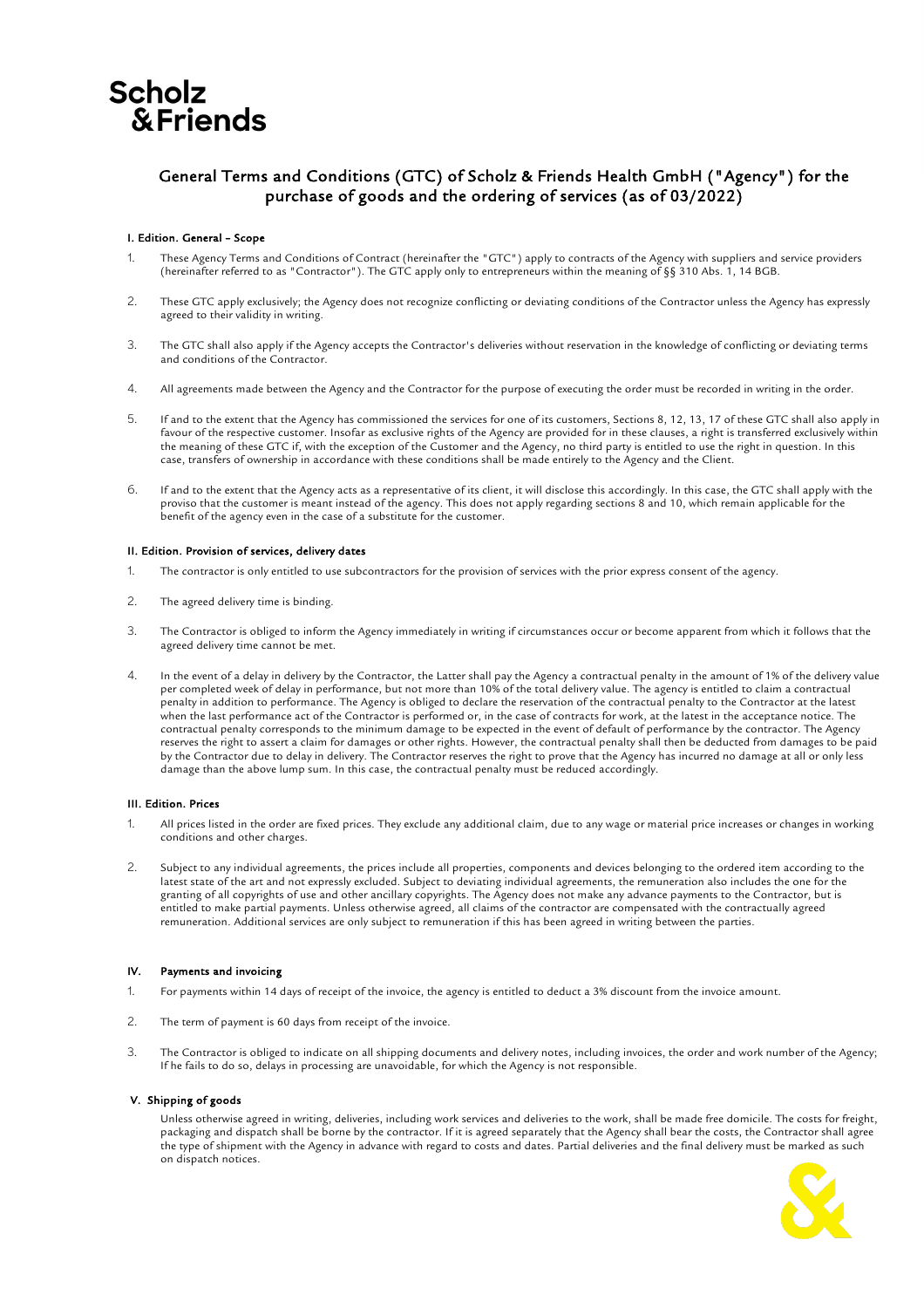

#### VI. notice of defects - liability for defects on purchase

- 1. The Agency shall inspect the delivery/service for defects within a reasonable period and shall notify them within 5 working days. The period for the notification of defects begins in the case of recognizable defects from the time of receipt of the goods and in the case of hidden defects from the time of discovery.
- 2. In the event of defects, the Agency's claims shall be governed by the statutory provisions with the following provisions: Defective deliveries of embodied items shall be replaced immediately by defect-free deliveries. Other defective services are to be repeated without defects. Rectification of defective deliveries or services requires the consent of the Agency. If the Contractor does not remedy the defect within a reasonable grace period set for it, the Agency may, at its discretion, withdraw from the contract or reduce the remuneration and in each case additionally claim damages. The limitation period for warranty rights is 36 months from the transfer of risk.

#### VII. Edition. Acceptance – Liability for defects in contracts for work and services

- 1. The acceptance of work services and deliveries of works shall take place after their receipt by the Agency within a reasonable period without the cooperation of the Contractor and without the need for a request for acceptance, unless otherwise agreed in writing and insofar as the Contractor does not reserve its cooperation by written notification to the Agency before receipt of its services by the Agency. The declaration of acceptance shall only be made in writing.
- 2. The agency may refuse acceptance if the work is not manufactured in accordance with the contract unless the defect is insignificant.
- 3. Insofar as the Agency accepts work services despite defects known to it, acceptance shall be subject to reservation. The agency is entitled to the statutory warranty rights in the event of defects in work and work delivery services.
- 4. If and to the extent that the service cannot be transported due to its nature, the notification of readiness for acceptance shall take the place of receipt.

# VIII. Edition. Indemnification in the event of material defects and defects of title as well as other claims of third parties

- 1. Upon first request, the Contractor shall immediately indemnify the Agency against all claims asserted against the Agency by third parties regardless of the legal grounds – due to a material or legal defect or other defect of a product delivered by the Contractor or the service provided by the Contractor. In this case, the contractor is obliged to reimburse the agency for the necessary costs of legal prosecution / legal defense.
- 2. In addition, upon first request, the Contractor shall immediately indemnify the Agency against all claims of third parties asserted against the Agency on the basis of or in connection with the Contractor's services to the Agency or the Agency's customer, if and to the extent that these are based on any other breach of contractual, quasi-contractual or legal obligations of the Contractor towards the Agency and the Contractor has committed the breach of duty. represented hat.

# IX. Edition. Notice

In addition to the statutory rights of termination, the Agency has the right to terminate the contract with the Contractor in whole or in part extraordinarily for good cause. An important reason exists in particular if and to the extent that the customer of the Agency, for whom the delivery/service of the Contractor was intended, in turn terminates the commissioning of services for which the Performance of the Contractor should be used without the Agency being responsible for this. If the Agency terminates extraordinarily for this reason, it is only obliged to pay remuneration for services already accepted or for embodied work results delivered.

#### X. Edition. Non-compete obligation

The contractor undertakes not to provide comparable services – directly or indirectly – to the customer for whom the services were requested and to the customer to whom the services were ultimately delivered until the end of one year after execution of the order or to have them provided by third parties. The Contractor shall ensure in the same way that its own employees do not provide comparable services – directly or indirectly – to the Customer. For each case of culpable violation of this non-compete obligation, the Contractor shall pay the Agency a contractual penalty in the amount of 20% of the remuneration that the Contractor has invoiced the Customer for its services or – if no invoice has yet been issued – must receive in accordance with the contractual agreements. In this respect, the Contractor is obliged to provide the Agency with proper information and must also tolerate appropriate inspection and investigation measures of the Agency at its business premises. The Contractor reserves the right to prove that the Agency has suffered no damage at all or only minor damage. The contractual penalty is then to be reduced to the amount of the lesser damage. The Agency reserves the right to assert a claim for damages due to the same breach of duty, considering the contractual penalty.

#### XI. Edition. Work results from order execution

The contractor is obliged not to otherwise exploit work results that he has produced in connection with the production of his contractual services, even if they are not the subject of acceptance, unless otherwise agreed in writing.

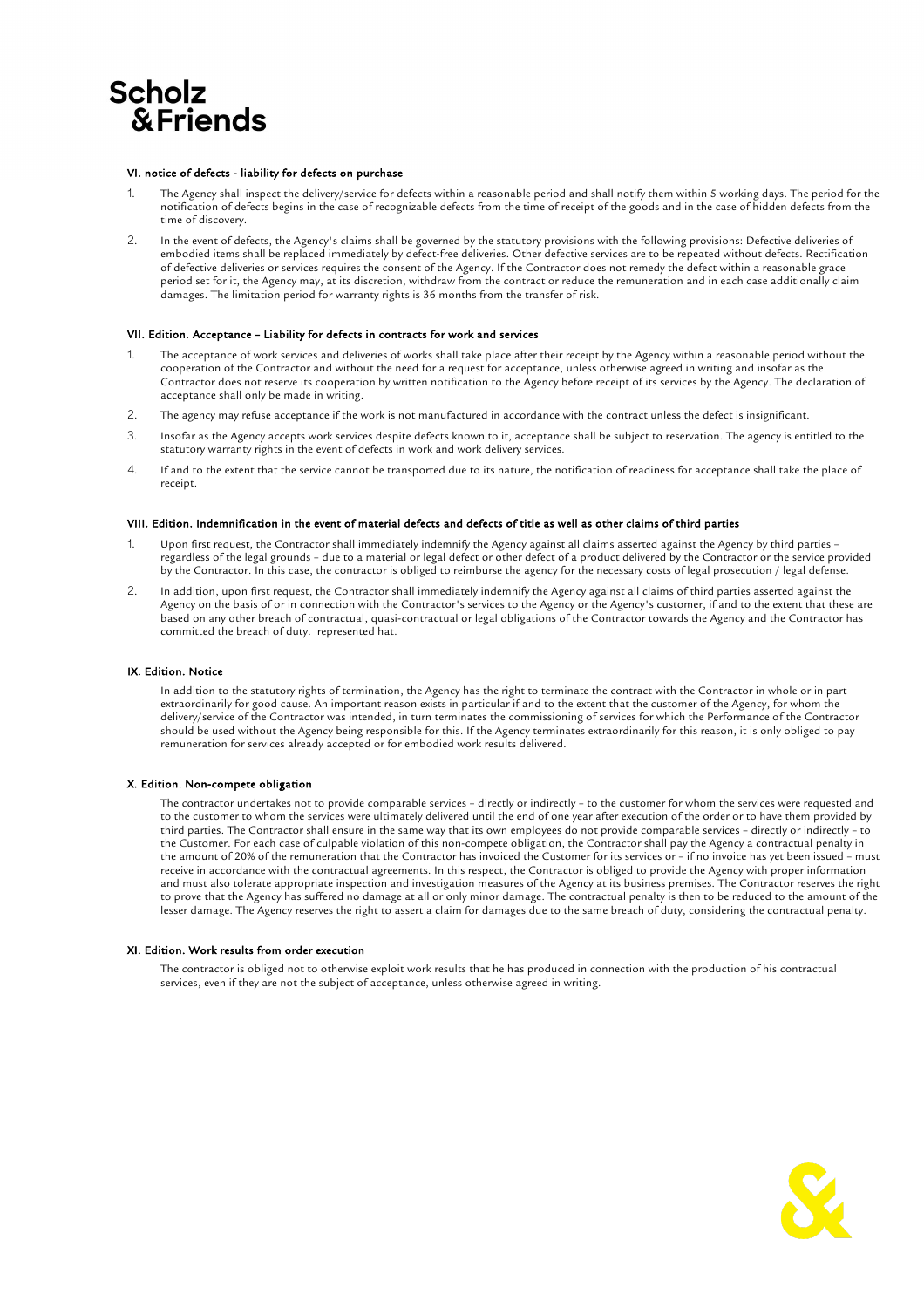# **Scholz &Friends**

# XII. Edition. Transfer of rights, ancillary copyrights, source code

- 1. The Contractor and the Agency agree that the Agency shall be put in a position to use and exploit the services and work results provided by the Contractor (hereinafter collectively referred to as "Work Results") in a very comprehensive manner itself and/or by third parties (in particular the Agency's customers). With the creation of the work, the Contractor therefore grants the Agency the exclusive, temporally, content-related and spatially unlimited rights of use and exploitation for all known and unknown types of use as well as the right to use the portrait of the model - in each case concerning the subject matter of the contract. Purpose of use: advertising and non-commercial, first and multiple uses; Types of use: all printed advertising material (advertisements, posters, supplements, catalogues, brochures, packaging, other printed advertising material), collective works, films (TV, cinema, Internet), magnetic tapes (film cassettes, audio and video cassettes), online and offline use from electronic storage media (databases, CD-ROM, CD-I, MO drives, DAT, floppy disks, Internet, multimedia); Duplication technology: printing, film copying, magnetic tape copying, machine-readable recording, electronic duplication; Dissemination: distribution to the public, broadcasting, performance, exhibition, data (remote) transmission; Other powers: Use also of parts of the subject matter of the contract (including excerpt exploitation, photo composing, film composing), right of change, complete or partial transfer of the exclusive right of use to third parties, in particular the customers. The Agency may use the Contractor's performance as part of the advertising material designed by it for self-promotion on its Internet website and on the CD-ROM regularly created by it for self-promotion purposes for an unlimited period of time and may submit it for participation in competitions.
- 2. In his offer, the contractor must inform the client whether and, if so, which of his rights of use to be transferred in accordance with 1. he has transferred to collecting societies.
- 3. The Contractor is obliged to notify the Agency immediately in text form of any changes to his address to which a notification of the intended inclusion of a new type of use of the work is to be made.
- 4. Insofar as rights of use have not been transferred in deviation from 1. on the basis of a separate written agreement, the client may subsequently demand their transfer in whole or in part against appropriate remuneration. The remuneration shall be based - as far as possible - on what has already been agreed with the contractor, otherwise on the remuneration rates of the collecting societies; insofar as these do not intervene, the remuneration shall be determined by the client at a reasonable discretion that can be reviewed by the court.
- 5. The Contractor acknowledges that the enforcement of claims by ordinary legal means to verify the authority of use of the Agency or the Customer as well as to review the Discretionary Decision of the Agency in accordance with Section 4 above constitutes sufficient procedural legal protection. The Contractor hereby waives the use of interim legal protection (interim injunctions, arrest) if the Agency has set the remuneration and made payment in the corresponding amount to the Contractor.
- 6. If the contractor uses employees and/or subcontractors and/or third parties in the execution of the order, he is obliged to acquire their rights of use to the extent that is specified in 1. is agreed for the Contractor's own performance. In addition, he must impose on those persons the same obligations for their contribution to the agency as he himself has to assume for his performance.
- 7. The contractor must offer the rights of use to be transferred by him both comprehensively in accordance with 1. and limited to the type of advertising material for which the subject matter of the contract is to be ordered, but otherwise as in 1. Any further restrictions are to be explained in an additional offer alternative. Work fees and fees for granting rights must be shown separately. If this does not happen, both are included in the agreed remuneration.
- 8. The contractor is obliged to have Models sign a declaration of the transfer of the rights of use and to submit it to the agency until acceptance.
- 9. The contractor acknowledges that there is no obligation to name the author, insofar as this is customary in the industry.
- 10. If and to the extent that the Contractor is obliged to produce or modify software, the Contractor shall transfer the source code including documentation of the created or modified software to the Agency for unrestricted and exclusive use by the Agency within the framework of the statutory regulation.

# XIII. Edition. Rights of third parties, other legal admissibility of the use of services

- The Contractor is obliged to ensure that neither the manufacture nor the contractually compliant use and use of its services infringes the rights of third parties, in particular personal rights, which may lead to claims against the Agency or its legal successors. In the event that third parties assert justified claims against the Agency or the Customer with regard to the Contractor's work results due to the violation of their rights, the Contractor undertakes to modify or re-perform the work results within a reasonable period of time set for the Agency in such a way that the rights of third parties are no longer infringed, or to obtain the necessary rights from the third parties at its own expense. After expiry of the deadline, the Agency may make the change itself or through third parties at the expense of the Contractor or obtain approval from the respective entitled parties. The Agency shall be entitled to request information on the arrangements it has made and to hand over such documents resulting in the acquisition of third-party rights and the power to delegate to the Agency in accordance with Section 12 above. The contractor guarantees the effective acquisition of these rights regardless of fault and indemnifies the agency and its legal successors from claims of third parties.
- 2. The contractor is obliged to ensure that the contractually compliant use and exploitation of the services or products provided by him are legally permissible, in particular that they do not violate legal regulations.

# XIV. Return of work documents

Material made available to the contractor for the execution of the order as well as work documents made available remain the property of the agency, unless otherwise agreed. If these have not been used as intended for the execution of the order, all materials and working documents must be returned to the agency immediately after execution of the services or termination of the order without further request or destroyed at its request.

#### XV. Examination of documents

The Contractor agrees to keep books and documents showing the basis for the ordinary or extraordinary costs invoiced to the Agency based on this order. The Contractor shall make these books and documents available to the Agency for review and audit by the Agency for a period of two years after receipt of the final payment for the respective services. During this period of two years, the Agency shall have the right to inspect the books and documents with regard to all costs. Upon request, the Contractor shall make all these books and documents available to the Agency. If, during such an audit, the Agency determines that the Contractor's prices exceed reasonable amounts, the Contractor shall be obliged to reimburse the Agency for the overcharged amount.